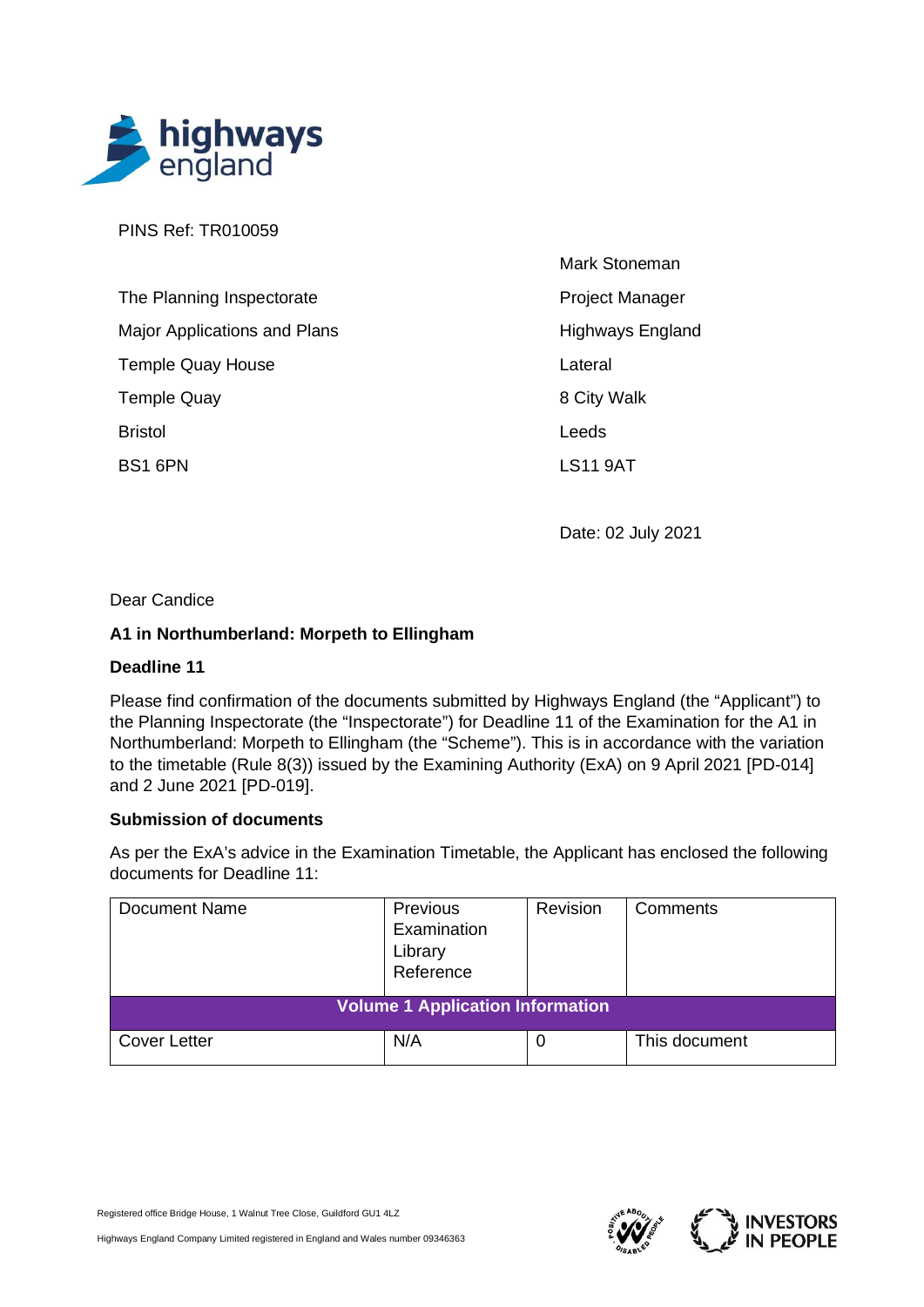| 1.5 Application Document Tracker                                             | REP9-001                        | 12  | Submitted to include<br>Deadline 11<br>submissions.                                                                                                                                                                                    |  |  |
|------------------------------------------------------------------------------|---------------------------------|-----|----------------------------------------------------------------------------------------------------------------------------------------------------------------------------------------------------------------------------------------|--|--|
| <b>Volume 3 Draft Development Consent Order and Related Documents</b>        |                                 |     |                                                                                                                                                                                                                                        |  |  |
| 3.1 draft Development Consent<br>Order (clean)                               | REP10-011                       | 12  | The DCO has been<br>updated to insert<br>Protective Provisions in<br>relation to National Grid<br>Gas                                                                                                                                  |  |  |
| 3.1 draft Development Consent<br>Order (tracked)                             | REP10-012                       | 12a | The DCO has been<br>updated to insert<br>Protective Provisions in<br>relation to National Grid<br>Gas                                                                                                                                  |  |  |
| 3.4 Final Schedule of changes to<br>draft Development Consent Order          | REP10-053                       | 9   | The DCO has been<br>updated to insert<br>Protective Provisions in<br>relation to National Grid<br>Gas                                                                                                                                  |  |  |
|                                                                              | <b>Volume 7 Other Documents</b> |     |                                                                                                                                                                                                                                        |  |  |
| 7.3 Final Outline Construction<br>Environmental Management Plan<br>(clean)   | REP10-025                       | 10  | The Outline Construction<br>Environmental<br>Management Plan has<br>been updated based on<br>responses to Items 7 and<br>8 of Table 1-2 -<br><b>Environment Agency of</b><br>the Applicant's<br>Response to Deadline 10<br>Submissions |  |  |
| 7.3 Final Outline Construction<br>Environmental Management Plan<br>(tracked) | REP10-026                       | 10a | The Outline Construction<br>Environmental<br>Management Plan has<br>been updated based on<br>responses to Items 7 and<br>8 of Table 1-2 -<br><b>Environment Agency of</b>                                                              |  |  |

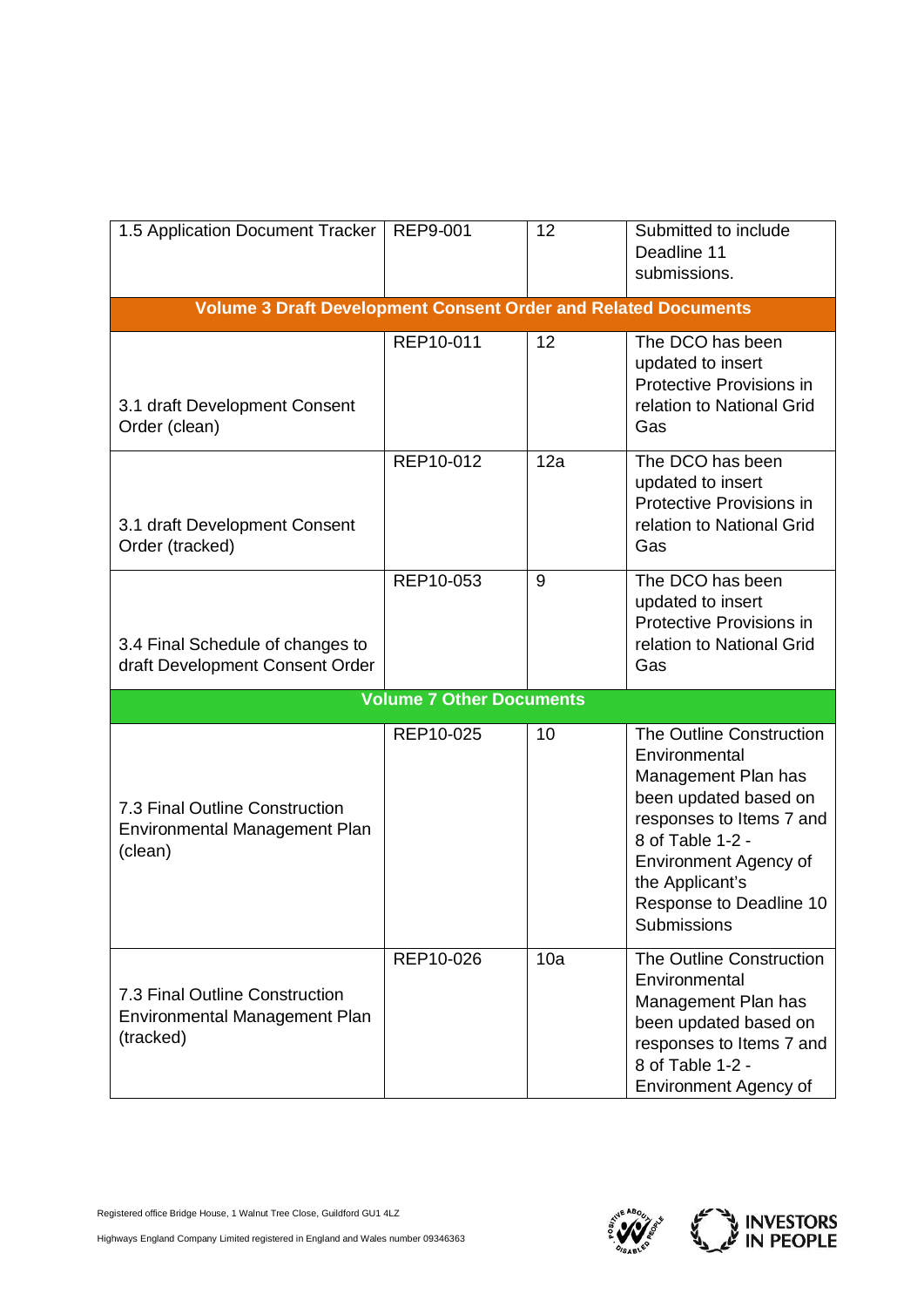|                                                                                 |           |                | the Applicant's<br>Response to Deadline 10<br><b>Submissions</b>                                                                                                                                             |
|---------------------------------------------------------------------------------|-----------|----------------|--------------------------------------------------------------------------------------------------------------------------------------------------------------------------------------------------------------|
| 7.6 Final Statement of<br>Commonality for Statements of<br><b>Common Ground</b> | REP10-027 | 9              | Submitted to reflect the<br>final position at the close<br>of the examination.                                                                                                                               |
| 7.6A Statement of Common<br>Ground with Northumberland<br><b>County Council</b> | REP10-028 | 10             | Submitted to reflect the<br>final position at the close<br>of the examination.                                                                                                                               |
| 7.6C Statement of Common<br>Ground with the Environment<br>Agency               | REP10-030 | 9              | Submitted to reflect the<br>final position at the close<br>of the examination.                                                                                                                               |
| 7.6E Statement of Common<br>Ground with the Forestry<br>Commission              | REP10-032 | 5              | Submitted to reflect the<br>final position at the close<br>of the examination.                                                                                                                               |
| 7.6I Statement of Common<br>Ground with Northumbrian Water                      | REP5-019  | 3              | Submitted to reflect the<br>final position at the close<br>of the examination.                                                                                                                               |
| 7.9.1.1. Culvert Mitigation<br>Strategy                                         | REP8-023  | 3              | The Culvert Mitigation<br>Strategy has been<br>updated based on<br>responses to Items 1 and<br>2 of Table 1-2 -<br><b>Environment Agency of</b><br>the Applicant's<br>Response to Deadline 10<br>Submissions |
| 7.35 Applicant's Response to<br>Deadline 10 Submissions                         | N/A       | $\overline{0}$ | Submitted to respond to<br>submissions made by<br><b>Interested Parties at</b><br>Deadline 10.                                                                                                               |

# **Final Development Consent Order**

The volumes of Figures and Appendices within the Environmental Statement are all defined as Revision 0. Only for specific individual documents, where updates have been undertaken during

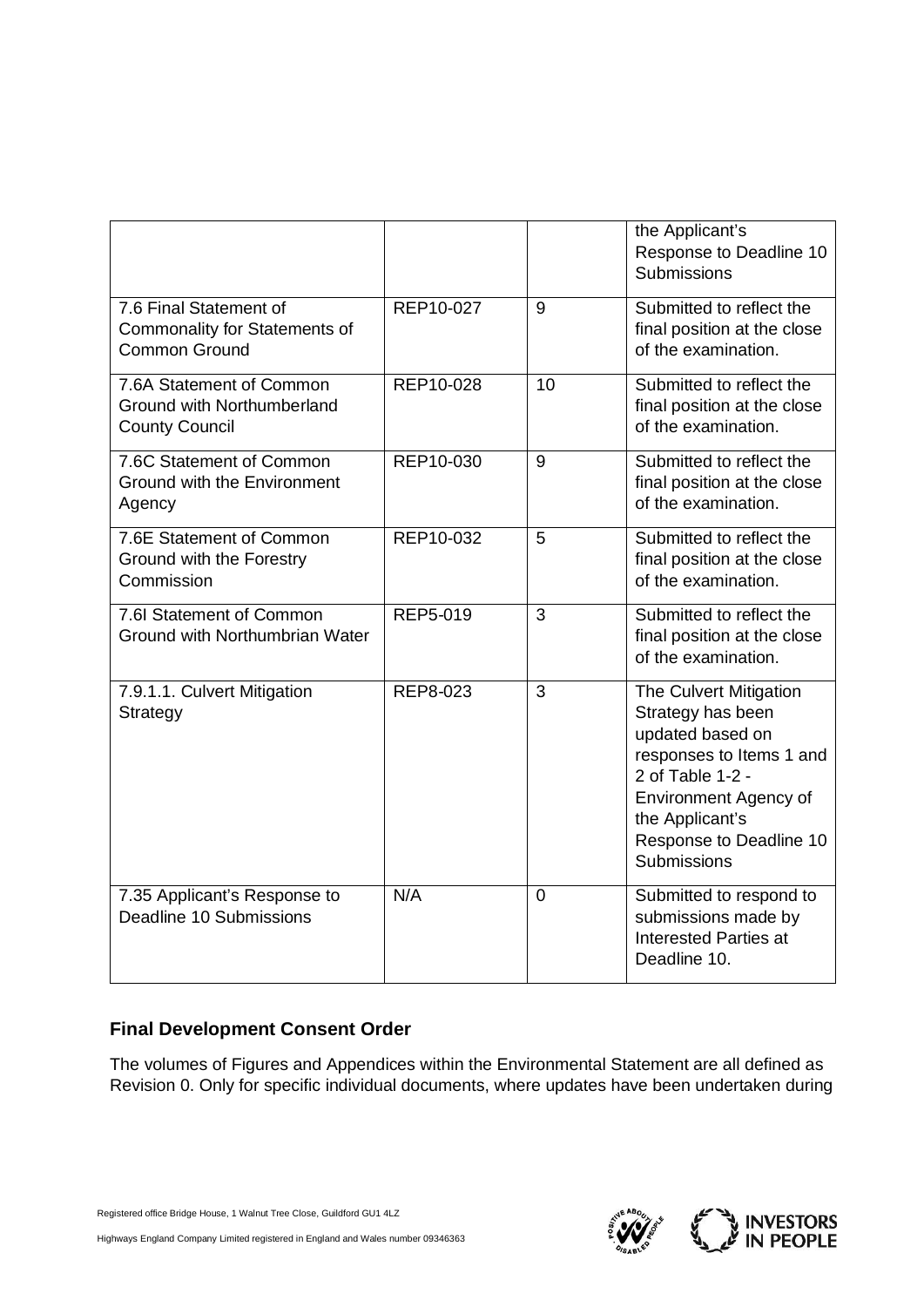the examination process have revision numbers been updated and therefore in Schedule 12 of the Development Consent Order the volumes are still shown as Revision 0.

Following the finalisation of the draft Development Consent Order at Deadline 11, the table below outlines the revisions made at each Deadline (clean versions) for clarification as set out in the Application Document Tracker (document reference 1.5) submitted at Deadline 11.

| Deadline 1  | Rev. 1                      |
|-------------|-----------------------------|
| Deadline 2  | Rev. 2                      |
| Deadline 3  | Rev. 3                      |
| Deadline 4  | Rev <sub>4</sub>            |
| Deadline 4  | Rev. 5 (For Change Request) |
| Deadline 5  | Rev. 6                      |
| Deadline 5  | Rev. 7 (For Change Request) |
| Deadline 5a | <b>Not Submitted</b>        |
| Deadline 6  | Rev. 8                      |
| Deadline 7  | <b>Not Submitted</b>        |
| Deadline 7a | <b>Not Submitted</b>        |
| Deadline 8  | Rev. 9                      |
| Deadline 8a | <b>Not Submitted</b>        |
| Deadline 9  | <b>Rev. 10</b>              |
| Deadline 10 | <b>Rev. 11</b>              |
| Deadline 11 | <b>Rev. 12</b>              |